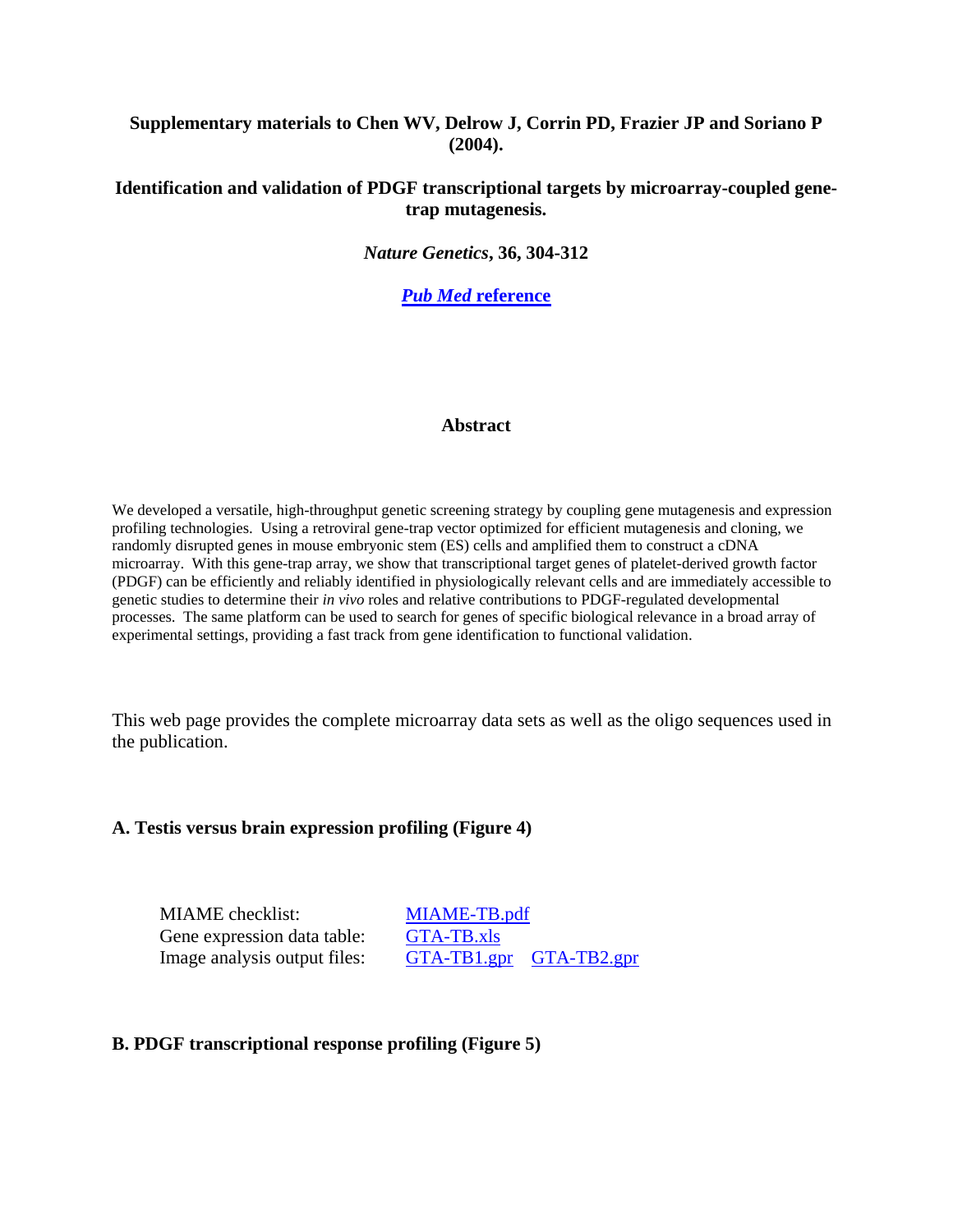| <b>MIAME</b>          |                     | MIAME-PDGF.pdf |            |            |            |            |
|-----------------------|---------------------|----------------|------------|------------|------------|------------|
| checklist:            |                     |                |            |            |            |            |
| Gene expression data  | <b>GTA-PDGF.xls</b> |                |            |            |            |            |
| table:                |                     |                |            |            |            |            |
| Image analysis output | GTA-                | GTA-           | GTA-       | GTA-       | GTA-       | GTA-       |
| files:                | P1.gpr              | P2.gpr         | P3.gpr     | P4.gpr     | P5.gpr     | P6.gpr     |
|                       | GTA-                | GTA-           | GTA-       | GTA-       | GTA-       | GTA-       |
|                       | P7. gpr             | P8.gpr         | $P9.$ gpr  | $P10.$ gpr | P11.gpr    | $P12$ .gpr |
|                       | GTA-                | GTA-           | GTA-       | GTA-       | GTA-       | GTA-       |
|                       | P <sub>13.gpr</sub> | $P14.$ gpr     | $P15.$ gpr | $P16.$ gpr | $P17.$ gpr | P18. gpr   |

# **C. Oligo sequences**

# 3' RACE:

| Anchoring oligo    | CCAGTGAGCAGAGTGACGAGGACTCGAGCTCAAGC(T)17 |
|--------------------|------------------------------------------|
| (QT)               |                                          |
| Anchoring primer 1 | CCAGTGAGCAGAGTGACGAGGAC                  |
| (QA)               |                                          |
| Anchoring primer 2 | GACGAGGACTCGAGCTCAAGC                    |
| (OB)               |                                          |
| Hygromycin-        | ACTCGTCCGAGGGCAAAGGAATAGG                |
| specific primer    |                                          |
| (HYGF)             |                                          |
| SD exon-specific   | <b>GCTAGCGCGTTCGTCCTCACTCT</b>           |
| primer (SDEXF)     |                                          |
| SD intron-specific | GTGAGTACTCCCTCTCAAAAGCGGGCATGACTTC       |
| oligo (SDINF)      |                                          |

5' genomic anchoring PCR:

| Adapter oligo     | AGCAGCGAACTCAGTACAACAACTCTCCGACCTCTCACCGAGT |
|-------------------|---------------------------------------------|
| $1(PDA-L)$        |                                             |
| Adapter oligo     | ACTCGGTGA                                   |
| $\vert$ 2 (PDA-S) |                                             |
| Distal adapter    | AGCAGCGAACTCAGTACAACA                       |